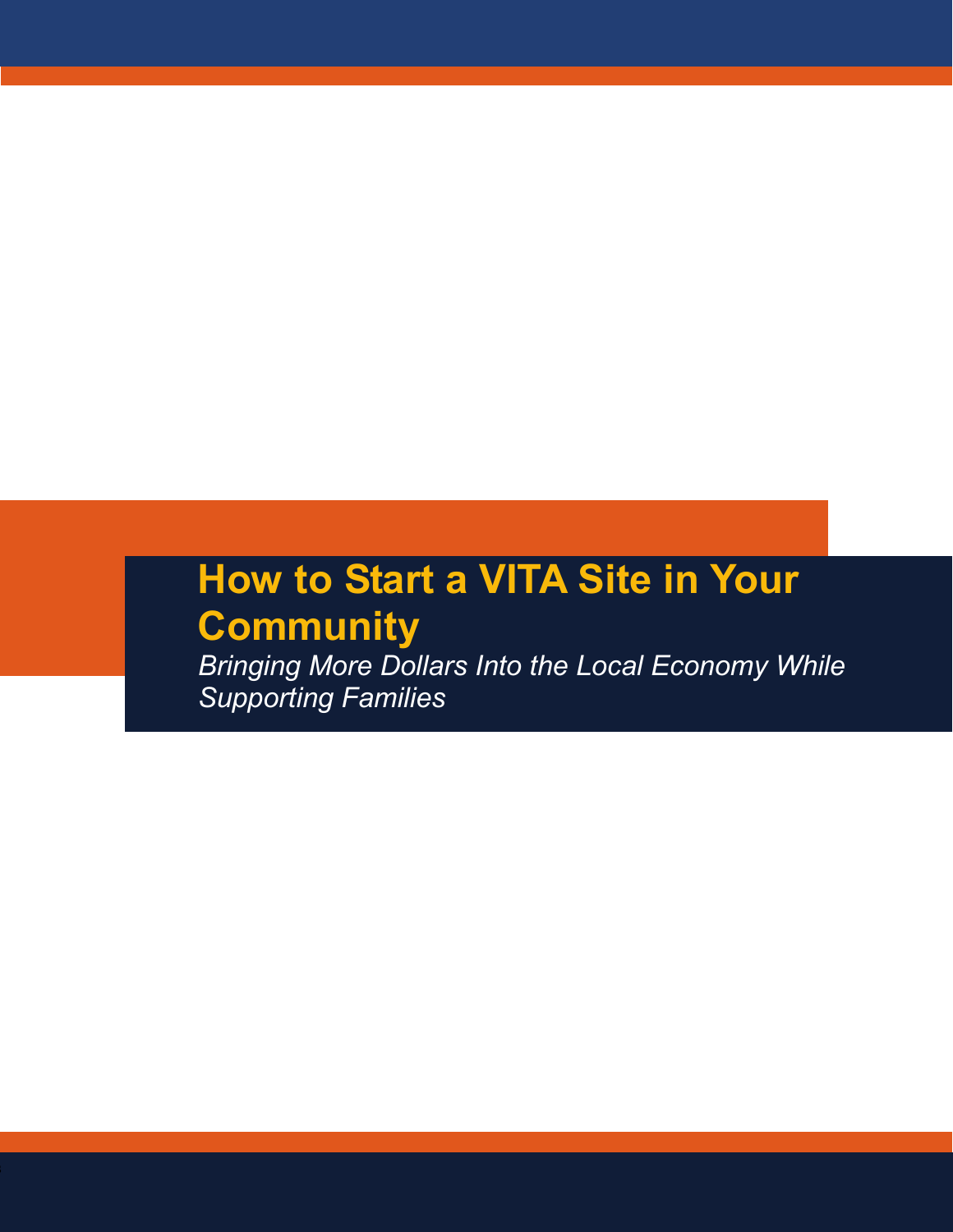### **Preface**

This toolkit was created based on the experience of local practitioners that have successfully created VITA programs in their communities. It includes many valuable lessons learned by the Community Tax Centers/Volunteer Income Tax Assistance (VITA) sites working throughout Texas, many of them members of RAISE Texas and United Ways of Texas. This publication is designed to provide organizations, institutions, and collaborations the basic information of what VITA is, the basic steps for starting a VITA site and the key operational activity necessary to successfully operate a VITA site.

This toolkit is a partnership of the IRS Stakeholder Partnership Education and Communication (SPEC) office, RAISE Texas, and United Ways of Texas.

**Internal Revenue Service – SPEC:** In 2001, a decision was made to move the Volunteer Income Tax Assistance (VITA) Program from the Internal Revenue Service to a community based program. It was determined that the communities had a better relationship with their residents and would be more successful in delivering the three pronged message to the populations. The three pronged messages the Internal Revenue Service is interested in delivering is: 1) tax return preparation; 2) financial education and asset building; and 3) outreach. The Earned Income Tax Credit is the basis of the VITA program. This message is delivered through tax return preparation, outreach products, and financial education. The goal is to deliver a program and teach people how to invest their refunds in an advantageous manner to assist them with becoming self-sufficient. The Internal Revenue Service is integrally involved with each and every VITA program and each partner has an IRS-SPEC representative that works with them.

**RAISE Texas:** RAISE Texas is a statewide network of non-profit organizations, for-profit corporations, and public institutions working to support and expand asset-building activities in Texas, with a particular focus on low- and moderate-income areas. Our mission is to advance policies and programs that foster financial success and economic stability for all Texans. In 2008, RAISE Texas became the first independent 501(c)(3) state asset-building coalition in the country and is recognized as a leader in the asset building field nationally. For more information about RAISE Texas, visit [www.raisetexas.org.](http://www.raisetexas.org/)

**United Ways of Texas:** United Ways of Texas is the voluntary state association for local United Ways throughout Texas. With 75 member statewide, United Ways of Texas strives to make Texas communities better places to live and do business through focused work in education, income, health and disaster preparedness and recovery. For more information about United Ways of Texas, visit [www.uwtexas.org.](http://www.uwtexas.org/)

**Acknowledgements:** The IRS SPEC office, RAISE Texas and United Ways of Texas would like to thank the following entities for their input into the Texas VITA Tool Kit:

- Greater Longview United Way
- Nacogdoches County United Way
- North Texas Area United Way
- United Way of Mid and South Jefferson County
- United Way of San Antonio and Bexar County
- United Way of Southern Cameron County
- United Way of the Coastal Bend
- United Way of Williamson County

We would like to thank United Way of Bay Area in San Francisco for allowing us to adapt the Texas VITA Toolkit from their "Opening a VITA Site: A How-To Toolkit."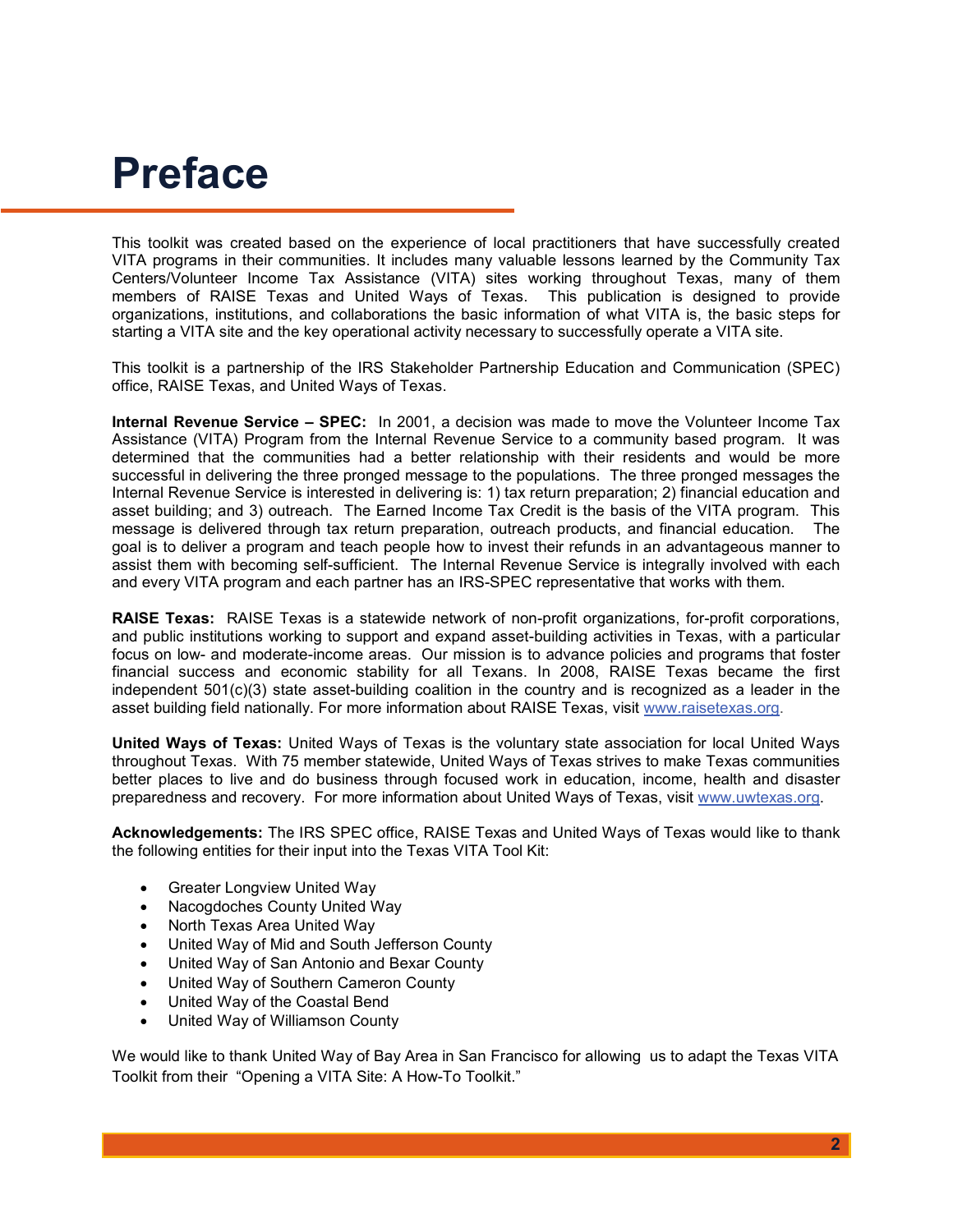## **Table of Contents**

| 4  |
|----|
| 4  |
| 4  |
| 5  |
| 5  |
| 5  |
| 7  |
| 8  |
| 8  |
| 9  |
| 10 |
| 11 |
| 12 |
| 12 |
| 12 |
| 13 |
| 13 |
| 13 |
| 15 |
| 16 |
| 16 |
| 16 |
| 17 |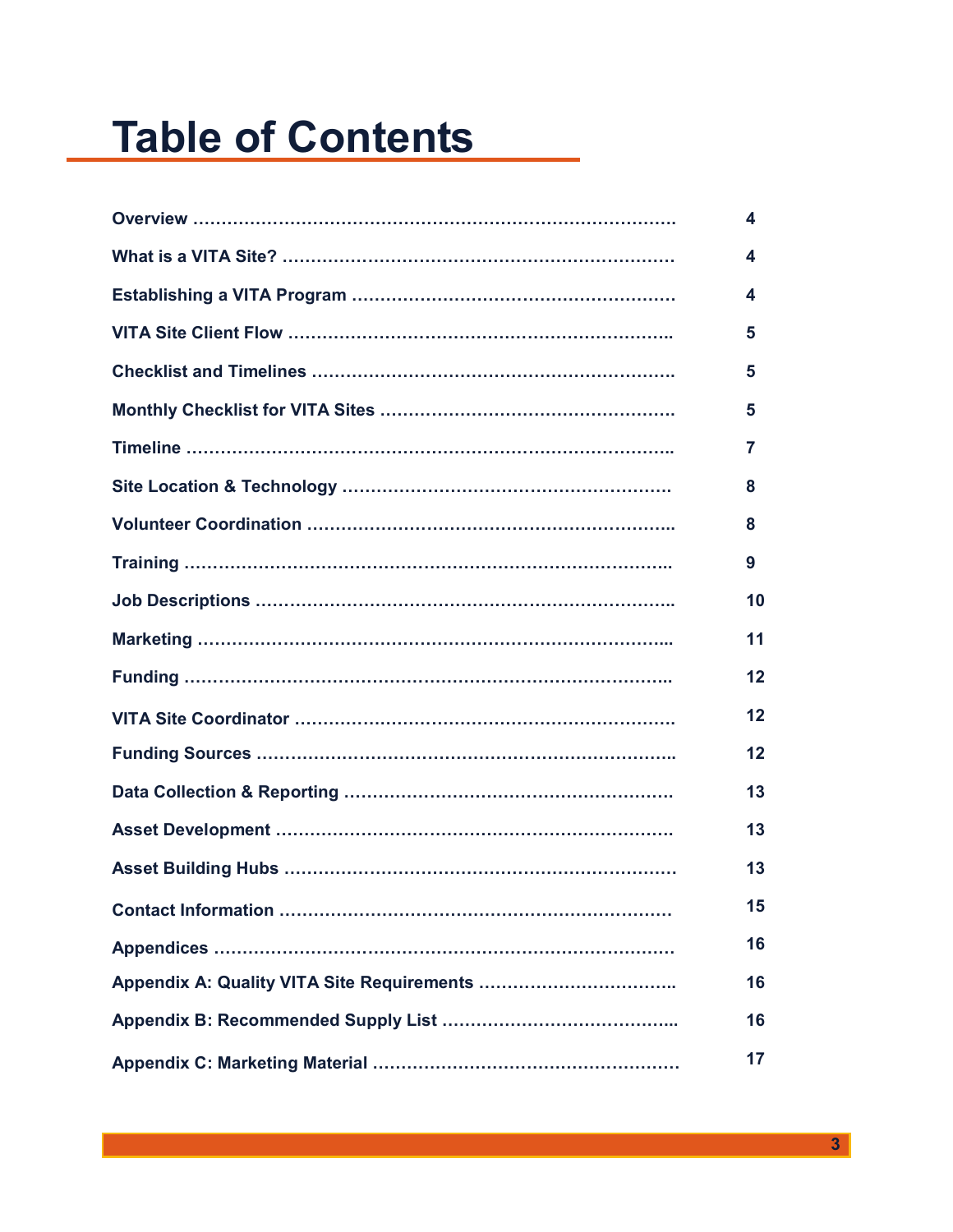### **Overview**

### **What is a VITA Site?**

A Volunteer Income Tax Assistance (VITA) site provides free income tax return preparation to those families who make less than a predetermined amount a year in gross income. This amount is determined based on the Earned Income Tax Credit (EITC) amounts for that year. VITA tax preparers are certified using IRS training materials and serve in a volunteer capacity. VITA sites can be used as tools for delivering tax law changes or partner outreach to the community. In addition, many types of financial education and asset building programs can be instituted into a VITA site as a motivator to the clients to save a portion of their EITC refunds.

#### **Establishing a VITA Program**

Establishing a VITA site begins with partnerships. One partner or several partners work together to form a coalition to deliver the messages and programs that they as a group decide upon. Most coalitions use commitment letters to determine who will take responsibility for different aspects of the program. Committees formed usually consist of a volunteer recruitment committee, training committee, and outreach/marketing committee. A funding committee could also be included.

The VITA site opening is established based on the first day of e-filing, generally the second Friday of January. They stay open until the April tax return deadline. However, the successful launch and operation of a VIA site requires planning over a much longer period of time. Participating agencies intending to serve as VITA sites should dedicate some staff time for planning and service delivery year round, with the majority of staff time allocated during September through May.

Running a VITA site includes several phases of activity such as establishing a volunteer recruitment plan, EITC/VITA site promotion, and training of the volunteers.

Volunteer recruitment should begin in September and October. If possible, it is helpful to have an existing pool of volunteers from the host agency. Community volunteers already have an established trusting relationship with prospective clients and organizations. Volunteers should be notified that the tax law and software training is usually provided in December and January.

Promotion of the earned income tax credit (EITC) and VITA site outreach is an essential part of the campaign, especially to those who qualify, but do not file taxes because their income is too low. They may still qualify for this valuable credit, but do not know they are available. Outreach is also essential for the many tax law credits that Congress passes each year.

Training of the volunteers in most cases is coordinated between the partners and the SPEC representative. Classrooms need to be located, procedures set in place, computers found and decisions on curriculums made.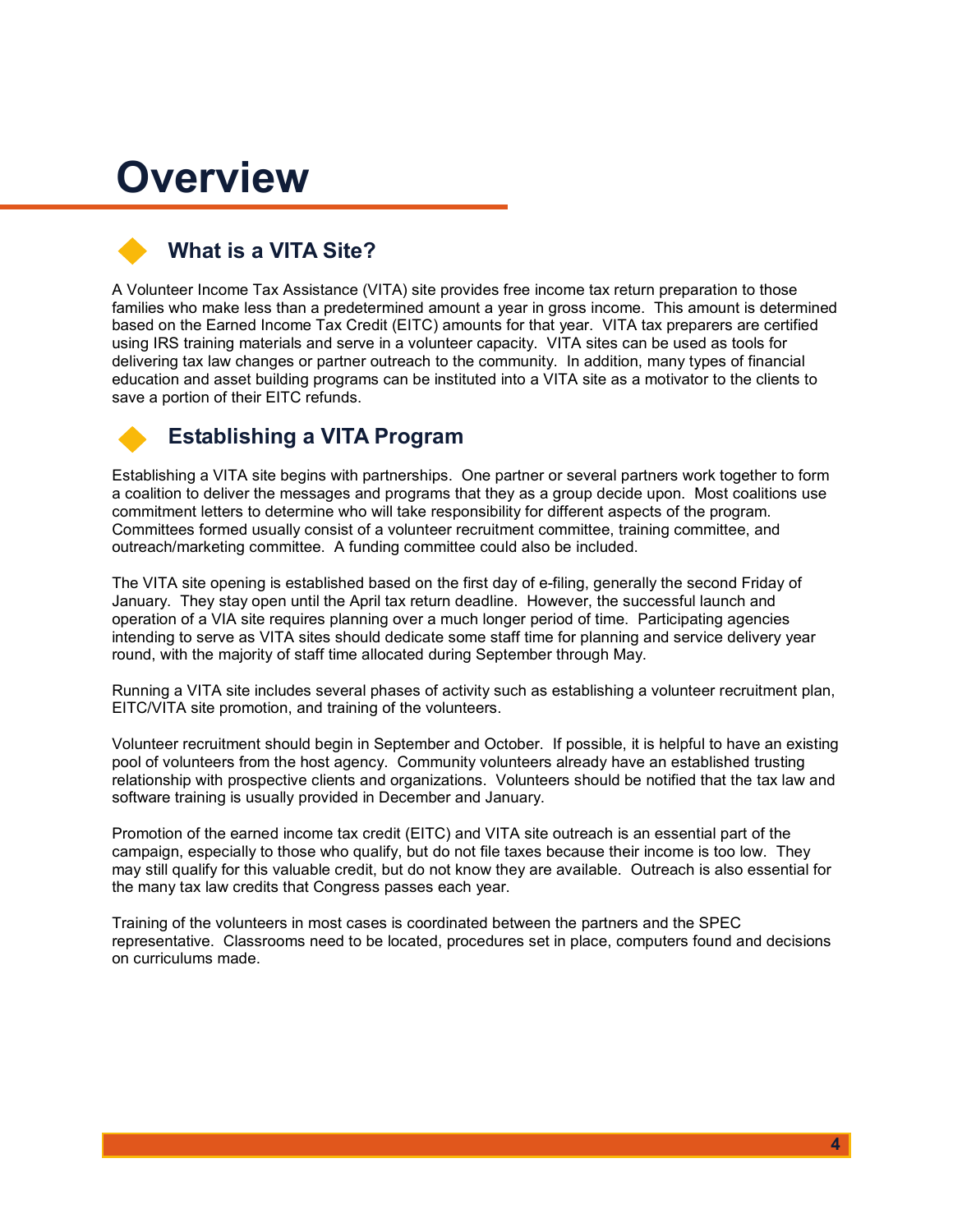

VITA sites vary in staffing and facility set-up. In general, when a client arrives at your site, they are met by a *Greeter*. This *Greeter* signs the client in and hands them a Form 13614-C, Intake and Interview sheet to complete and then determines if they qualify to receive free tax preparation services based upon their income documents. At some VITA sites, information about other benefits such as savings bonds, checking account or debit card opportunities is also offered to the clients. Other strategies to promote financial stability and independence such as opening bank accounts or schedules of available financial education classes are discussed while clients wait to have their tax returns prepared.

When a *Tax Preparer* (and *Interpreter*, if needed) become available, the client meets with the *Tax Preparer* at their computer work station for in-depth interview using the intake and interview sheet and completion of the tax return together. After the return is prepared, it is quality reviewed by another certified volunteer or a designated *Quality Reviewer*. The *Quality Reviewer* follows a checklist to ensure an accurate return. When the tax return is complete, it will be printed so that the client receives a copy and signs the necessary documents. The return is then electronically submitted (e-filed).

## **Checklists & Timelines**

#### **Monthly Checklist for VITA Sites**

The tax season is much shorter than the time commitment required to plan to organize and host a VITA site. The list below includes key activities specific to opening and operating a successful site. Volunteer recruitment, marketing, and promoting EITC and its potential impact on economic self sustainability are year round activities that are best incorporated into the mission of your organization.

#### **May and June**

- IRS VITA Grant preparation should start in advance before the application opens in early June. (See Funding section for more information).
- Commitment letters drafted between partners agreeing what each organization will do.

#### **June – September**

- Complete the VITA Grant application
- Determine logistics for VITA sites; i.e. location, staffing, funding,
- Secure Electronic Filing Identification Number (EFIN) from IRS-SPEC
- Order software for the sites
- Develop a training plan
- Recruit new partners, if needed

#### **October**

- Hire coordinators and/or staff (if applicable)
- Begin volunteer recruitment
- Begin marketing and direct client outreach
- Order training materials from IRS-SPEC
- Find classrooms with computers for training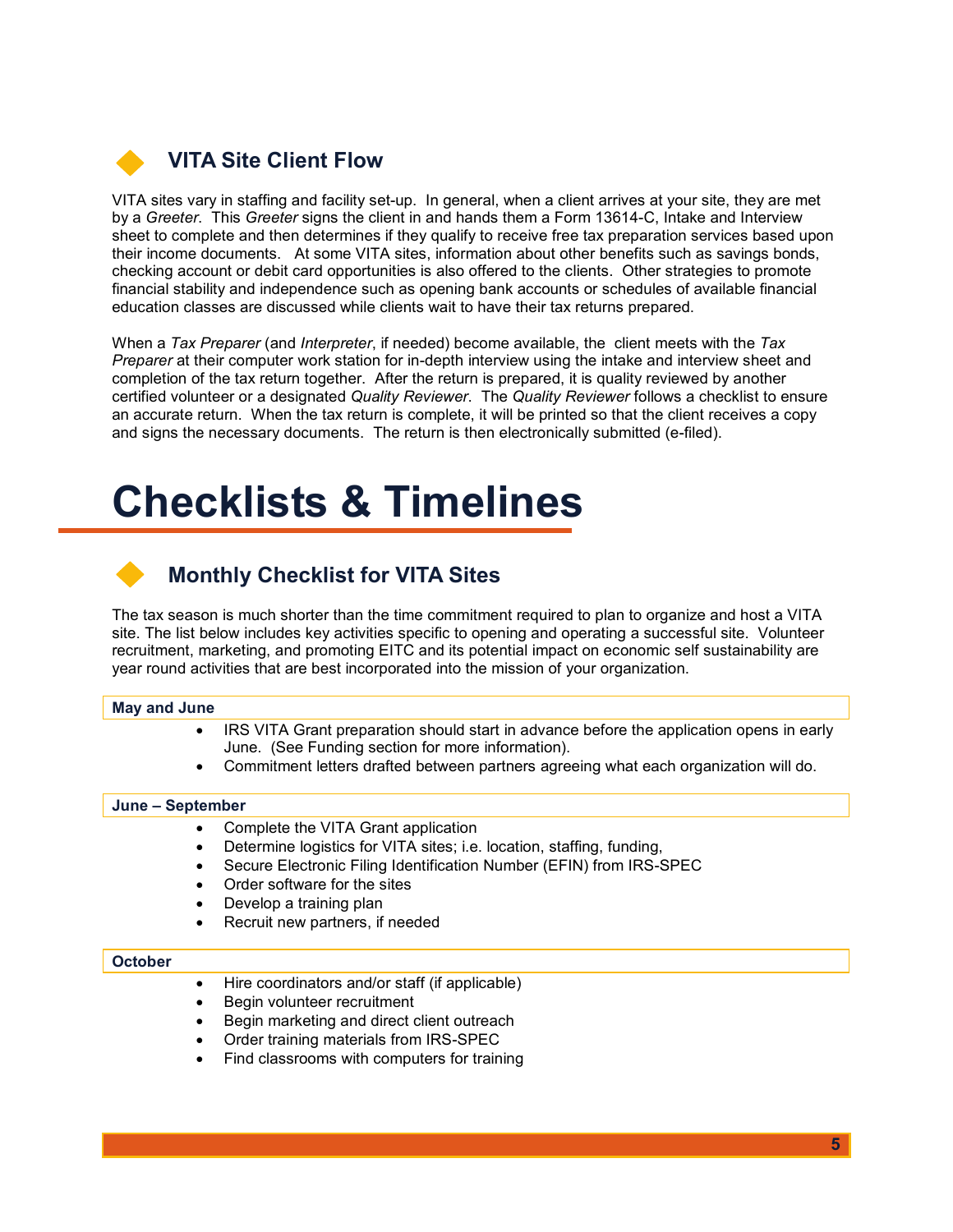| <b>November</b> |                                                                                     |
|-----------------|-------------------------------------------------------------------------------------|
|                 | Continue recruiting volunteers<br>$\bullet$                                         |
|                 | Order promotional materials (Site brochures)<br>$\bullet$                           |
|                 | Order site materials from IRS-SPEC<br>$\bullet$                                     |
|                 | Optional volunteer orientation for training<br>$\bullet$                            |
| <b>December</b> |                                                                                     |
|                 | Volunteer and Coordinator training begins<br>$\bullet$                              |
|                 | Heavy VITA site promotion should begin<br>$\bullet$                                 |
| <b>January</b>  |                                                                                     |
|                 | Volunteer and Coordinator training continues<br>$\bullet$                           |
|                 | Assign volunteer positions and schedules<br>$\bullet$                               |
|                 | Continue marketing and outreach<br>$\bullet$                                        |
|                 | Kickoff activity (optional)<br>$\bullet$                                            |
|                 | Computers set up with software<br>$\bullet$                                         |
|                 | Sites set up with materials (See Quality Site Requirements*)<br>$\bullet$           |
|                 | Sites generally open sometimes in late January<br>٠                                 |
| <b>February</b> |                                                                                     |
|                 | Sites open<br>$\bullet$                                                             |
|                 | Alert IRS-SPEC of any changes to service days or hours<br>$\bullet$                 |
| <b>March</b>    |                                                                                     |
|                 | Same as February<br>$\bullet$                                                       |
|                 | Begin volunteer recognition event planning                                          |
| <b>April</b>    |                                                                                     |
|                 | Closure of sites should include downloading of all surveys and reports<br>$\bullet$ |
|                 | Volunteer recognition event should be planned                                       |
| <b>May</b>      |                                                                                     |
|                 | Volunteer recognition event<br>$\bullet$                                            |
|                 | Final reports downloaded and given to partners<br>$\bullet$                         |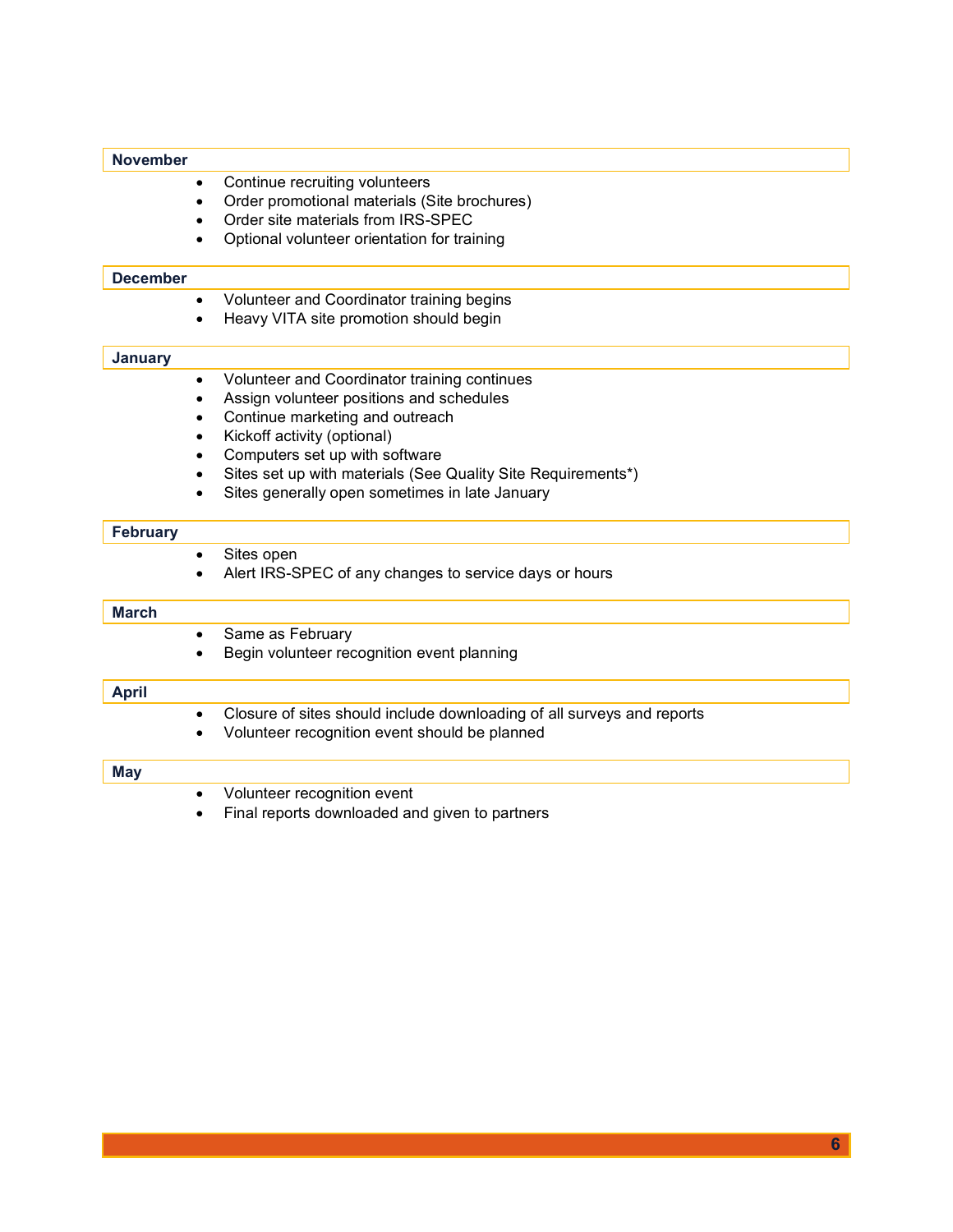

| <b>Timeline</b>                                       | Planning<br>recruiting<br>partners | <b>JULY</b>      |                                     |  |
|-------------------------------------------------------|------------------------------------|------------------|-------------------------------------|--|
| <b>Volunteer tax</b><br>preparation<br>planning       |                                    | <b>SEPTEMBER</b> |                                     |  |
| Outreach<br>blitz                                     | Kick-off<br>events                 |                  | <b>NOVEMBER/</b><br><b>DECEMBER</b> |  |
| before<br>February                                    | $W-2$<br>forms                     | <b>JANUARY</b>   |                                     |  |
| <b>First wave</b><br>in tax<br>preparation<br>centers | mailed                             | <b>FEBRUARY</b>  |                                     |  |
| Second wave                                           | Follow up<br>outreach<br>efforts   |                  | <b>MARCH</b>                        |  |
| at tax<br>preparation<br>centers                      | Thank you                          | <b>APRIL</b>     | <b>APRIL 15</b>                     |  |
| Evaluation<br>and data<br>analysis                    | events                             | <b>MAY</b>       |                                     |  |
|                                                       | Outline<br>plans for<br>next year  | <b>JUNE</b>      |                                     |  |

**7**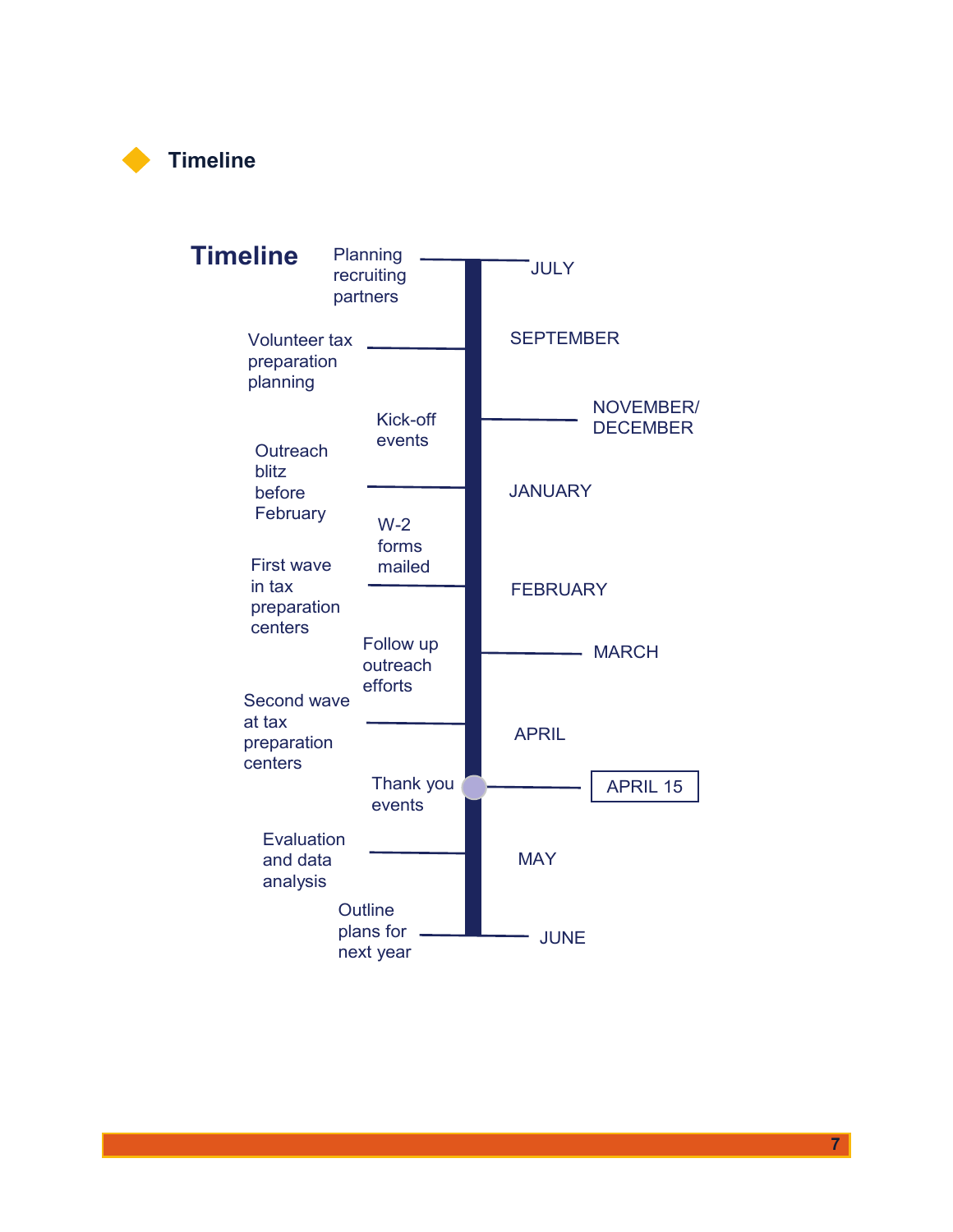# **Site Location & Technology**

Important considerations are the physical location and existing client base of the site. Sites located in a community with a large EITC eligible population and high client flow have a better chance of hosting a successful VITA site. Visit with other established VITA sites in the state or refer to your IRS-SPEC representative for assistance.

You will need a computer for each tax preparation station using TaxWise software. TaxWise is available in two formats: desktop (software loaded onto your computer) and online (accessed through the internet). Internet access is required when e-filing returns using TaxWise desktop. TaxWise online requires the computer be online during both return preparation and e-filing.

For more information about setting up and operating a VITA site, please consult *Publication 1084, IRS Volunteer Site Coordinator's Handbook* and *Publication 3189, Volunteer E-file Administration Guide.*

You will need the following minimum computer system requirements to successfully run a VITA site:

- Microsoft Windows XP or Vista
- Internet Explorer 7.0 or higher
- Adobe Reader 8.1 or higher

Additionally, the following items will assist you in properly setting up VITA site technology:

- Check the computers you have available against the system requirements for TaxWise
- Consult your IT administrator regarding firewall or other access issues
- Keep all paperwork that comes with TaxWise
- Give yourself plenty of time to set up your computers before opening the site

### **Volunteer Coordination**

**Recruitment:** Volunteers are recruited primarily by the partner or coalition. A strategy is developed during the summer and implemented around October. It is important to establish an estimate of your volunteer needs as soon as you establish your scope of service. Remember that volunteer retention can be an issue - approximately 50% of those recruited will actually certify to prepare income tax returns.

**Scheduling**: Establish a schedule of volunteer work times based on your VITA sites' hours of operation. Each site is required to prepare 35 tax returns to justify the IRS' requirement for the TaxWise software. To be successful, VITA site hours of operation should be at least eight hours per week.

**Support:** Host an orientation at your VITA site for all VITA volunteers prior to the opening of the tax season to review all aspects of site logistics and answer questions about the tasks they will conduct. This orientation will also provide you an opportunity to explain the mission of the program, to provide information about the use of the facility, and to express what your goals are for the tax season. Ensure that the coordinator or another person who is knowledgeable about the facility and the VITA program will be available to assist and support volunteers throughout the tax season. If sites are open in the evening, most volunteers are coming to prepare returns right after work. Volunteers appreciate some manner of drink or snack while working at the site, but this is optional.

**Training:** All VITA site coordinators, tax preparers, quality reviewers, and transmitters (electronic return originators, also called ERO), need to be certified by the IRS and receive a wallet card to have at the site to show their certification level. Any volunteer answering tax law questions or processing tax returns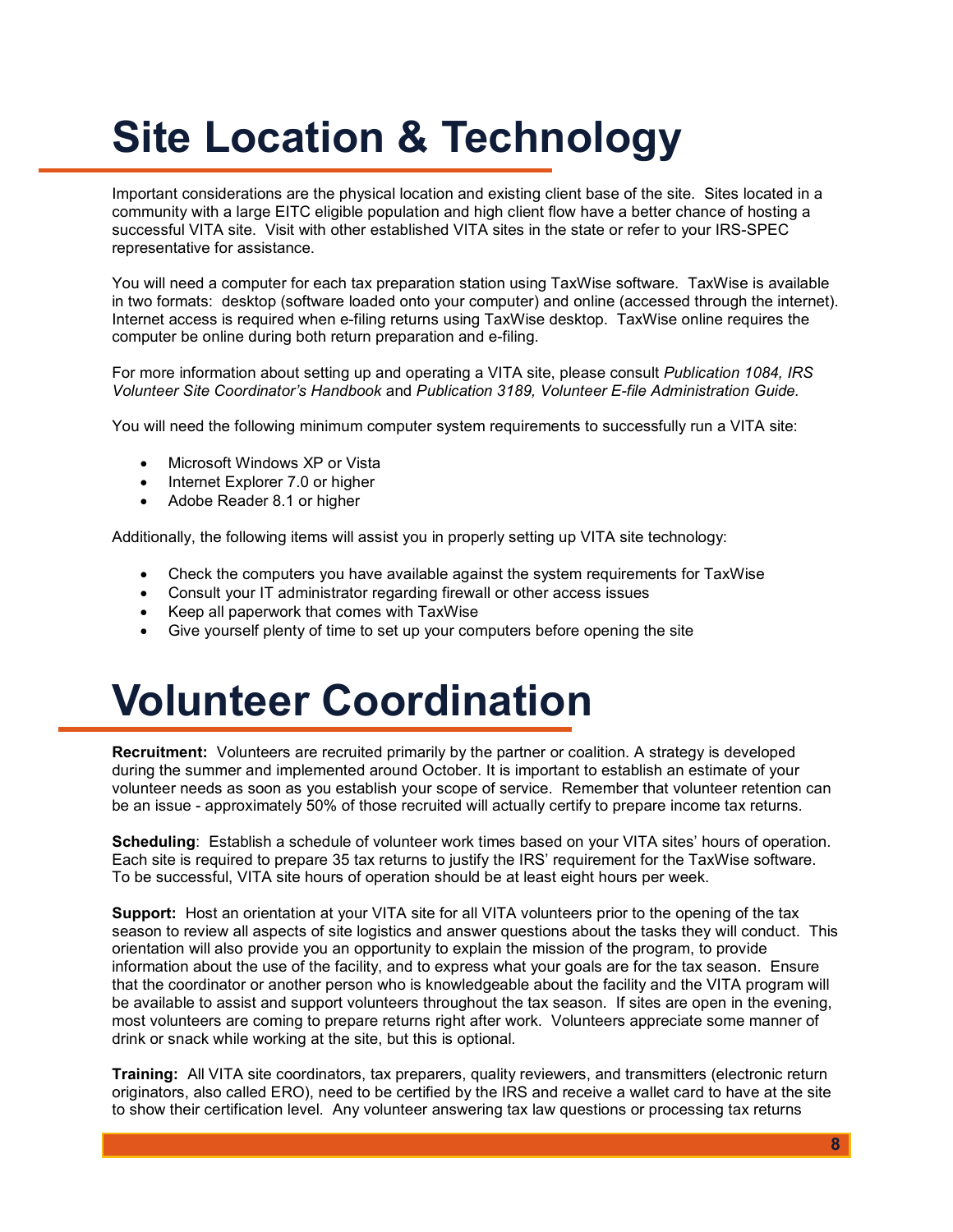need to be trained and certified. All study material/manuals are provided by the IRS and are the same whether the volunteer attends tax law classes or elects to do the online self-study course. IRS training materials are generally printed at the end of the year to accommodate any changes to the tax code and are available in January.

**Recognition**: At the end of the tax season volunteers and new partners should be thanked and recognized for their contributions during the VITA season. Giving volunteer certificates and partner plaques is a good way to acknowledge these contributions.

## **Training**

There are several options available for training VITA site volunteers.

- **Link and Learn** Link and Learn is an online training program that is accessed through [www.irs.gov,](http://www.irs.gov/) keyword: Link and Learn. This learning tool contains Basic, Intermediate and Advance level modules. It also has a Practice Lab where the volunteer student can learn the TaxWise online software and prepare practice returns. Most partners require volunteers who certify through this method to attend a follow-up administrative session to review essential items regarding site operations, answer questions on tax law, and review the software preparation processes (passwords, shortcuts, etc.). The IRS-SPEC offices gives additional information to accessing both the Link and Learn and Practice Lab prior to the current course going online in early November. Link and Learn has a training package that contains the tools to proceed with these courses (*Publication 4480*).
- **Classroom Training** Optional classroom training is offered with the assistance of IRS-SPEC. The hours involved with this classroom training varies depending on whether it is a standalone Basic tax law course or has a higher level instruction included. Training manuals (*Publication 4491*) are used to teach both the tax law and the TaxWise software.

Additional Training Information:

- 1) The student has two opportunities to pass the test with an 80 percent score
- 2) The training materials are provided by IRS-SPEC
- 3) Training guidance and/or training instructors are provided by IRS-SPEC.

#### *What is certification?*

*Certification ensures that you are qualified to assist others in preparing their tax returns. The IRS certifies volunteers by asking them to answer questions using reference materials and to fill out a sample tax return. It is an open book test. and the software is available to use to complete returns.*

*All volunteers are covered by the Volunteer Protection Act as long as stipends are no more than \$500. A caveat to this Act is the stipulation that you not prepare returns that outside scope of your certification.*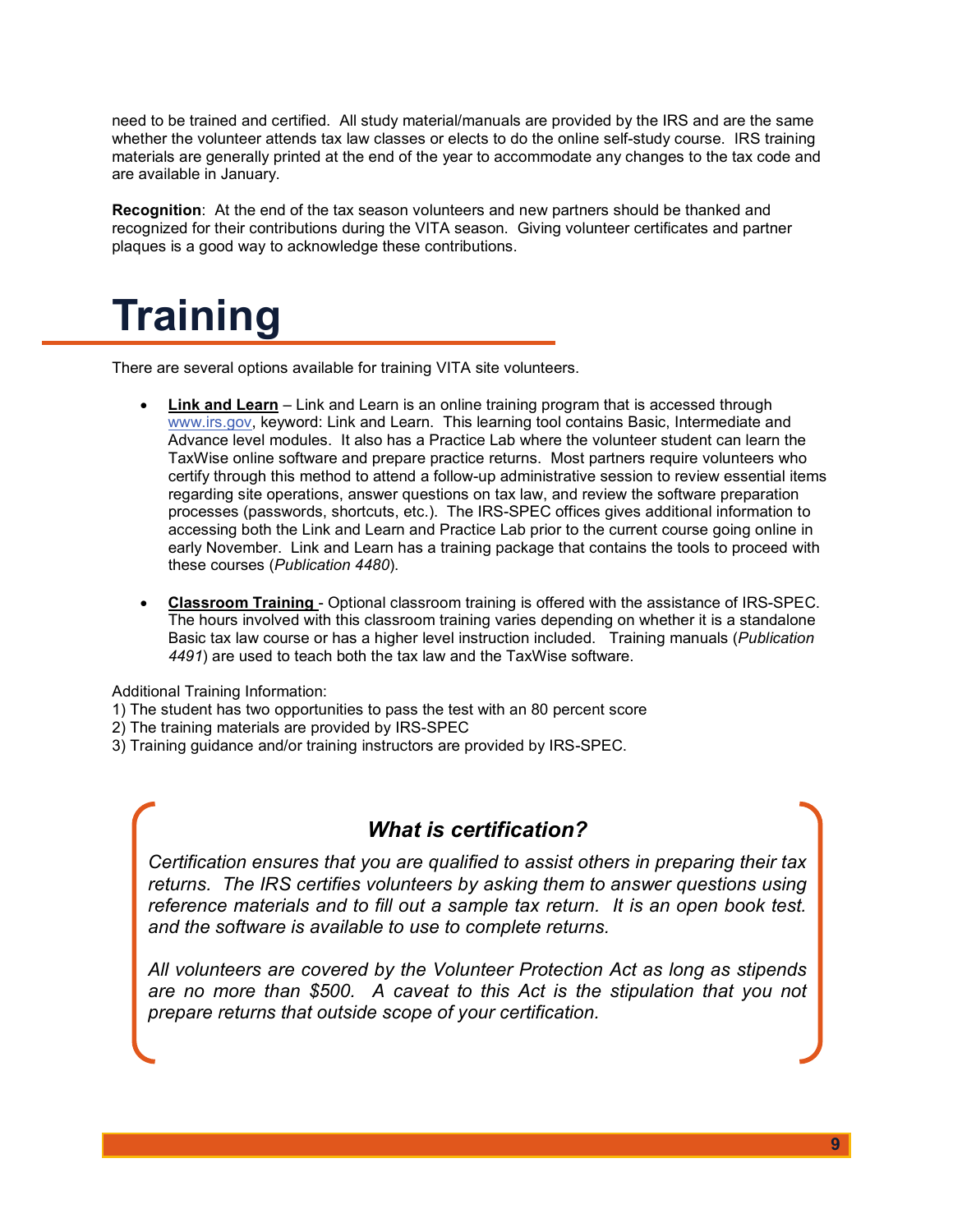## **Job Descriptions**

• **VITA Site Coordinator** – The VITA site coordinator provides coordination, organization, and supervision for all aspects of the VITA site operation. The site coordinator is also responsible for gathering, maintaining and compiling timely statistical reports as required by the partners. A special IRS Site Coordinator training is provided to the coordinators by IRS-SPEC representatives. This course covers all the quality site requirements and other administrative items necessary to effectively operate a VITA site.

*Training*: Classroom training or self-study through Link and Learn and a passing score of 80% on the exam. Coordinators must be certified through at minimum Intermediate level. If the scope of returns seen at the site is at advanced level, then the coordinator should certify at Advance level.

• **Tax Preparer** – Tax preparers assist low income wage earners in completing their tax returns. Tax Preparers receive training and are certified by the IRS.

*Training:* Classroom training or self-study through Link and Learn and a passing score of 80% on the exam. Certification levels are Basic, Intermediate, and Advance. A preparer must take each level of instruction and exam before moving to the next level. A preparer can only prepare returns that are within the scope of the level of certification he/she has. For example, a taxpayer who has itemized deductions needs to have the return prepared by a preparer with an Intermediate or above certification.

• **Quality Reviewers** – Quality Reviewers follow a check list found on the Form 13614-C, Intake and Interview Sheet, along with the taxpayer's return file to review tax returns after the return is prepared to ensure accuracy. Some VITA sites train all their volunteers on quality review depending on the size of the volunteer preparer cadre.

*Training*: Classroom training or self-study through Link and Learn and a passing score of 80% on the exam. Reviewers must certify, at a minimum, through Intermediate level. Additional quality reviewer training is required.

• **Transmitters (Electronic Return Originators, ERO)** – Transmitters or ERO submit tax returns electronically to the IRS from VITA sites. Volunteers should be familiar with complex software, electronic data transmission and tax law. Transmitters help troubleshoot tax returns that are rejected by the IRS. Transmitting is often done by the site coordinator.

*Training:* Classroom training or self-study through Link and Learn and a passing score of 80% on the exam. Transmitters should certify, at a minimum, to an Intermediate level. Additional transmitter training is required.

• **Interpreter** – Interpreters aid VITA clients by working alongside the tax clients and tax preparers. Interpreters are always an asset to a site.

*Training:* No training required.

• **Greeters** – Greeters welcome tax filers to the VITA site during the tax season. They are responsible for ensuring that tax filers have all the information needed to complete their tax returns, including the intake-interview form and all income documents.

*Training:* No training required, but some partners often provide a separate greeter training.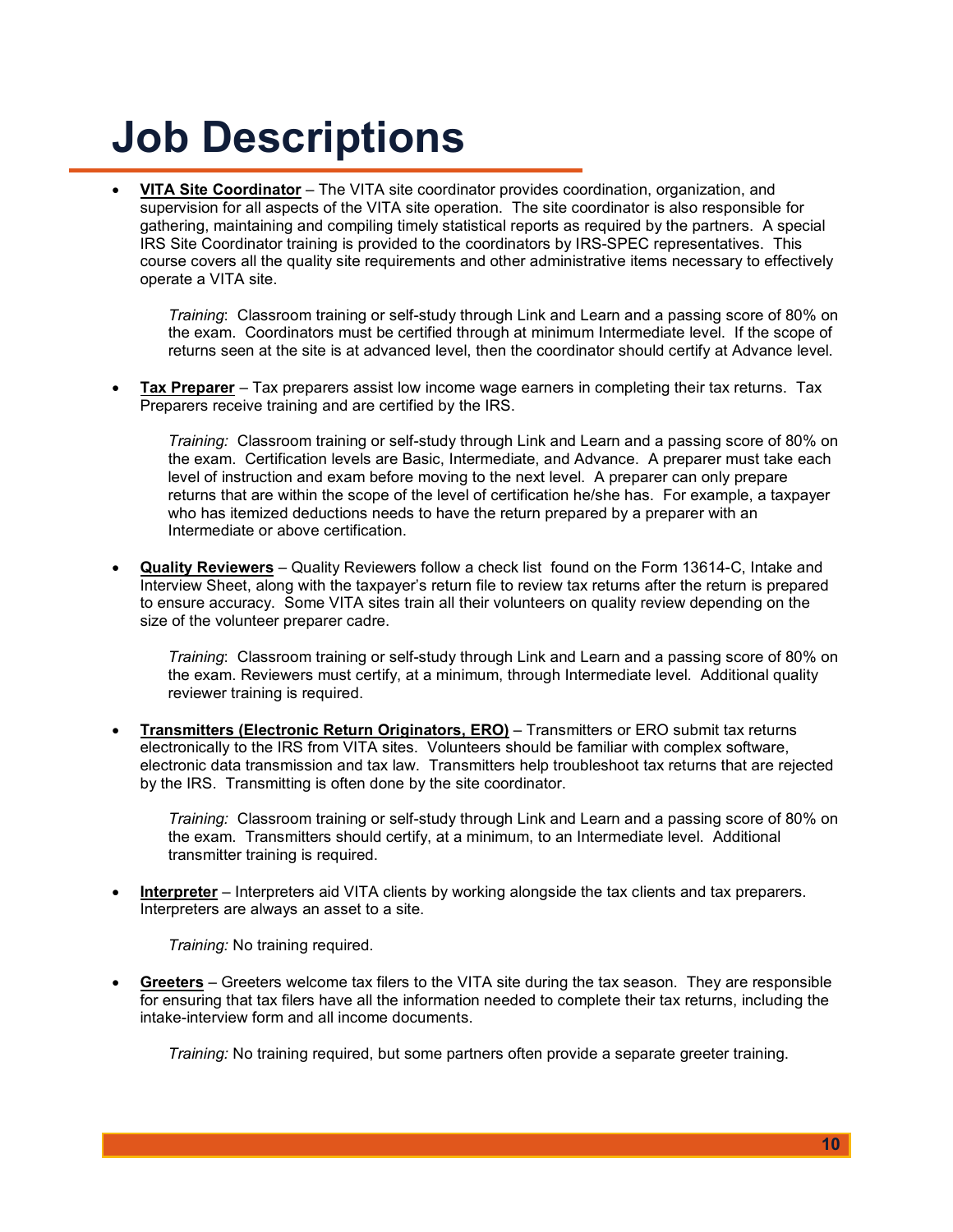• **Asset Development Specialist** – This specialist connects clients to services and public benefits for which they may qualify, including food stamps, children's health insurance, asset-building products and services, U.S. Savings Bonds and other banking products.

*Training*: No tax law training required, but VITA coalition partners generally provide additional training that relates to the products.

## **Marketing**

Many potential clients who qualify for earned income tax credit pay high fees to have their taxes prepared elsewhere and often buy Refund Anticipation Loans (RALs) from the paid preparer at exorbitant interest rates. RALs are expensive and dangerous because payment of IRS refunds is conditional on the refund being in excess of any outstanding claims against the taxpayer. It is important to address these issues by making promotion of EITC and the free VITA sites a priority. A useful strategy for marketing your VITA site is to develop partnerships with local financial institutions who can promote your VITA site's program and help clients set up direct deposit of refunds for faster payment, in order to deter clients' interest in RALs.

Word of mouth is the single most effective method for reaching potential clients. Positive experiences keep clients coming.

Distribution of promotional materials requires the coordination of individuals from many agencies including the VITA sites, local municipal and county governments, social service agencies, community based organizations, schools, community colleges, libraries, and other community organizations. Development of special marketing specific to the community can be as varied and creative as the partners want to be. An example is found in the back of the brochure that was developed by the Middle Rio Grande area.

Press releases and media alerts are available through your IRS-SPEC representative and can be used to market the various credits. VITA sites can also place advertisements and editorials in neighborhood newsletters and newspapers to spread the word. Grass roots promotion by the VITA sites is essential to the success of the project.

United Way's 2-1-1 service is a statewide contact point for VITA sites. Each VITA site should notify the local 2-1-1 Area Information Center for site information and updates so that information can be passed along to potential clients.

*Early publicity and promotion in early fall and winter is vital because your constituency may go to a paid tax preparer before your site opens. Publicity should continue throughout the tax season as capacity allows*.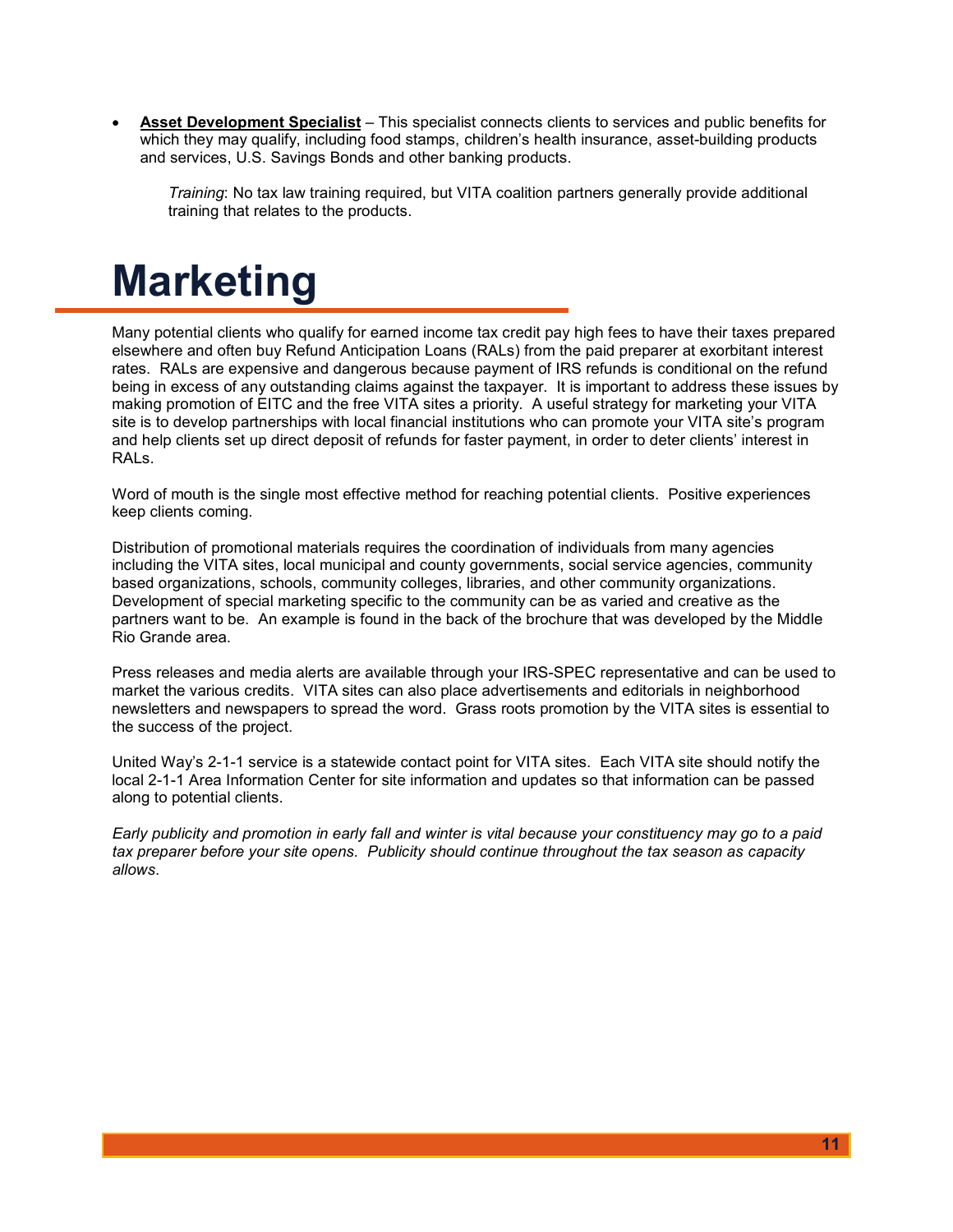## **Funding**

Costs for operating a VITA site can vary depending on the hours of operation. VITA coalitions should strive to embed the VITA program into communities so that the VITA site is sustainable. Therefore, we strongly recommend that potential VITA sites bear in mind both short and long-term funding and staffing needs when considering hosting and operating a VITA site. Generally, each partner is responsible for providing funding to the program whether it is in-kind or monetary. Suggested areas that need assistance are:

- Site Coordinator (may or may not be paid, see below)
- TaxWise software is provided by IRS
- Training materials are provided by IRS
- Technical assistance and trouble-shooting throughout the tax season
- Promoting the program
- Supplies for the VITA Site (See Appendix B:

#### **VITA Site Coordinator**

The role of the VITA Site Coordinator is demanding and may involve full time hours. If the site cannot provide a volunteer coordinator, it may be necessary to ensure adequate funds are available to pay a coordinator both before and during the tax season, at least 6 months.

#### **Funding Sources**

There are many grants and funding opportunities available to support programs such as VITA. Some of the sources are:

- IRS VITA Grant The IRS makes a grant opportunity available each year that opens in June. The grant is available to nonprofits, state or local government agencies, and regional, statewide, or local coalitions.
- Other State and Federal grants [www.grants.gov](http://www.grants.gov/)
- Visit local financial institutions and discuss the Community Reinvestment Act
- Corporations and local businesses (for both funding and in-kind supplies)
- City, County and Municipal authorities (City Councils often give monetary support for this program)
- Secondary education campuses (in-kind support through volunteers or locations)
- Non-profit organizations
- Faith-based organizations
- Local or national foundations
- Individual, business or trade association donations and sponsorships

| <b>Potential VITA Site Expenses</b>                  |
|------------------------------------------------------|
| Staff Time (in-kind)                                 |
| Staff Time (paid)                                    |
| Facilities (e.g. rent, utilities, security)          |
| Supplies (photocopies, printer, paper)               |
| Postage                                              |
| Volunteers (refreshments, snacks, orientation, etc.) |
| Child Care for VITA clients                          |
| Phone Costs (dedicated lines, line with voicemail)   |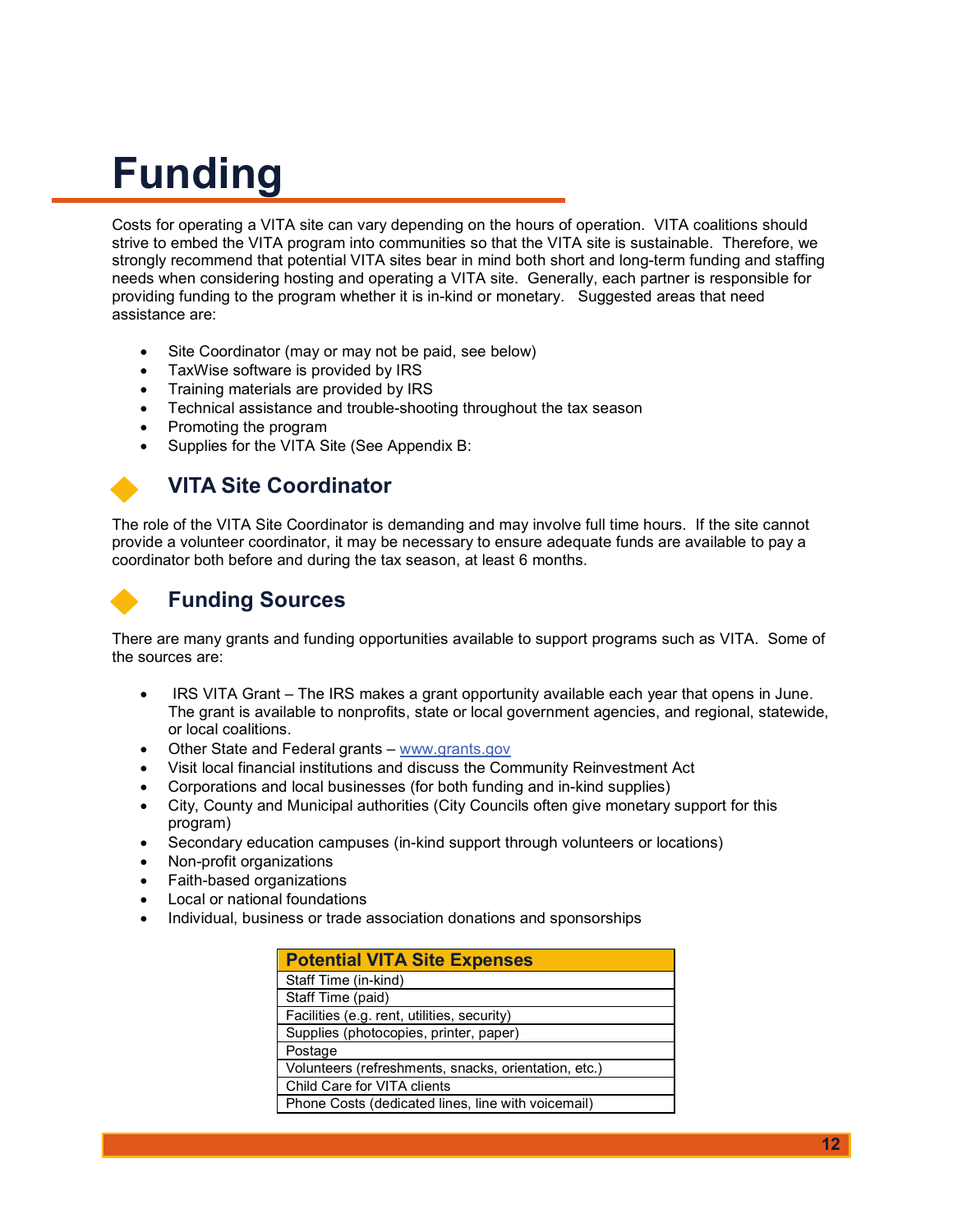# **Data Collection & Reporting**

Anonymous data collection (not using clients' names) is an option and can be personalized to fit each partner's needs. TaxWise software contains preparer use fields to use for collection of answers to surveys. In addition, the IRS-SPEC representative has access to TaxWise reports that contain production information such as numbers of returns, EITC refunds, total refunds, etc.

## **Beyond VITA: Asset Development**

The goal of the VITA program is to help low income individuals and families meet their basic needs, build financial assets as they continue to become financially stable and achieve long-term financial independence. The Earned Income Tax Credit (EITC) provides a first step for clients to accumulate additional assets and then move from this first step into a more comprehensive and robust asset accumulation and growth strategies for the future.

In the United States, a large segment of our population is outside the financial mainstream. Many are unbanked (no checking or savings accounts) others are under-banked (having a bank account but utilizing alternative financial institutions for advances, loans, pay bills, remittances, and other financial transactions). Nationally it is estimated that 40 million are under-banked and spend almost \$13 billion on 340 million transactions a year.

These individuals and families are unable or unwilling to utilize existing regulated financial products and programs. Many of these families are unable to move forward financially. Several of these under-banked households have no credit or poor credit and struggle to pay their bills, forced to live day to day and pay check to pay check to meet their financial needs.

What is needed to bridge this financial needs and financial products gap is a coordinated approach and delivery system that provides a secure environment with trusted staff to move more families into the financial mainstream. This is where a local VITA site can step in.

VITA Sites have become a major financial center for low-income families to have their taxes prepared at no cost. For instance here in Texas, in 2010, these centers prepared over 93,000 tax returns, providing over \$142 million in refunds and saving participants an additional \$10 million fees.

VITA Sites provide a valuable tax preparation service to individuals, families, and the community. And with the trust they have built up with these clients, they can expand their focus and become one-stop financial centers or Asset-Building Hubs.

### **Asset-Building Hubs**

Asset-Building Hubs can be open year round, rather than just during tax season. The Hubs can be staffed by IRS trained volunteer community tax preparers and other trained financial specialists. Year round, individuals and families could avail themselves of the financial services offered at these Asset-Building Hubs.

These Asset-Building Hubs can be located in shopping centers, community centers, or as stand-alone store front facilities in highly trafficked locations. As participants avail themselves of the free tax preparation services of these Asset-Building Hubs and build up a trust and working relationship, they will be more likely to seek other financial products, programs, and services.

Beyond the important work of free tax preparation, these Asset-Building Hubs can serve as a gateway for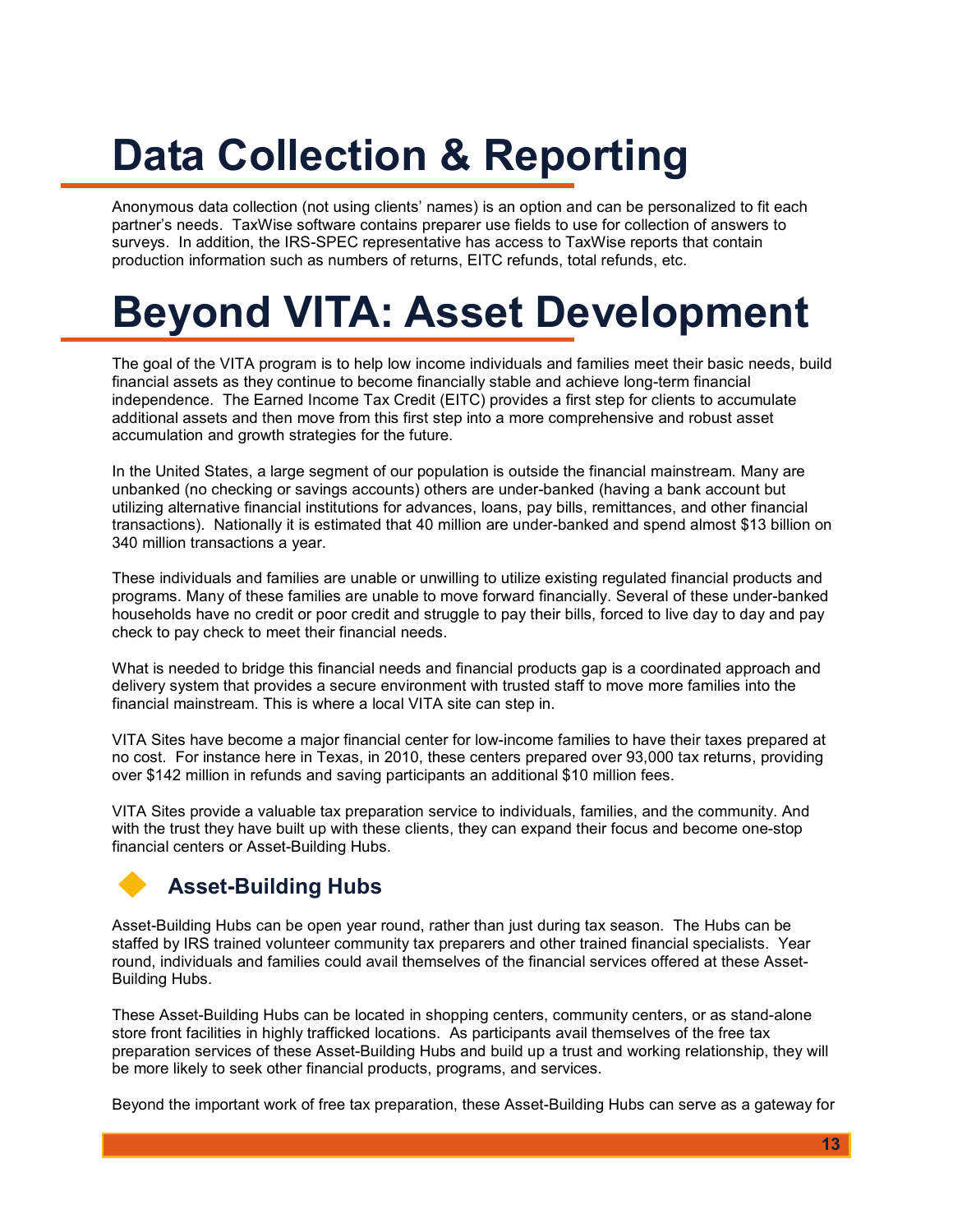products, programs, and services directly, in partnership with others, through referrals, or provide information and assistance.

Examples of Asset-Building Hub activities include:

- Teach financial education
- Teach financial planning and budgeting (short and long-term)
- Assist individuals to obtain their credit score and provide information on what it means and ways to improve their score
- Provide credit counseling
- Provide credit repair
- Assist in opening checking accounts
- Assist in opening savings accounts (emergency, short term savings goals, longer-term savings, home, children's education, retirement)
- Teach homebuyer education
- Help to develop a business plan for small business creation or expansion
- Help people understand and potentially apply for public benefits (TANF, food stamps, SSDI, Medicaid, Medicare, CHIP, Social Security)
- Establish and open individual development accounts
- Assist families to open up children's savings accounts
- Help families find alternative financial institutions for emergency loans instead of going to pay day and predatory lending places
- Send remittances
- Provide information on debt and credit cards
- Assist in applying for student financial aid
- Auto refinance
- Alternative Refund Anticipation Loan
- Legal Counsel and Tax Preparation for Small Businesses
- Acceptance Agent services for ITIN applicants
- Self-prepared taxes using computer stations with assistance available
- Bookkeeping services since most self-employed/small businesses need bookkeeping services
- Identity Theft Assistance for Victims (IRS, clear up credit report, prevent future harm)
- General financial planning, budgeting/spending, cash and debt/credit management
- Insurance (options and types)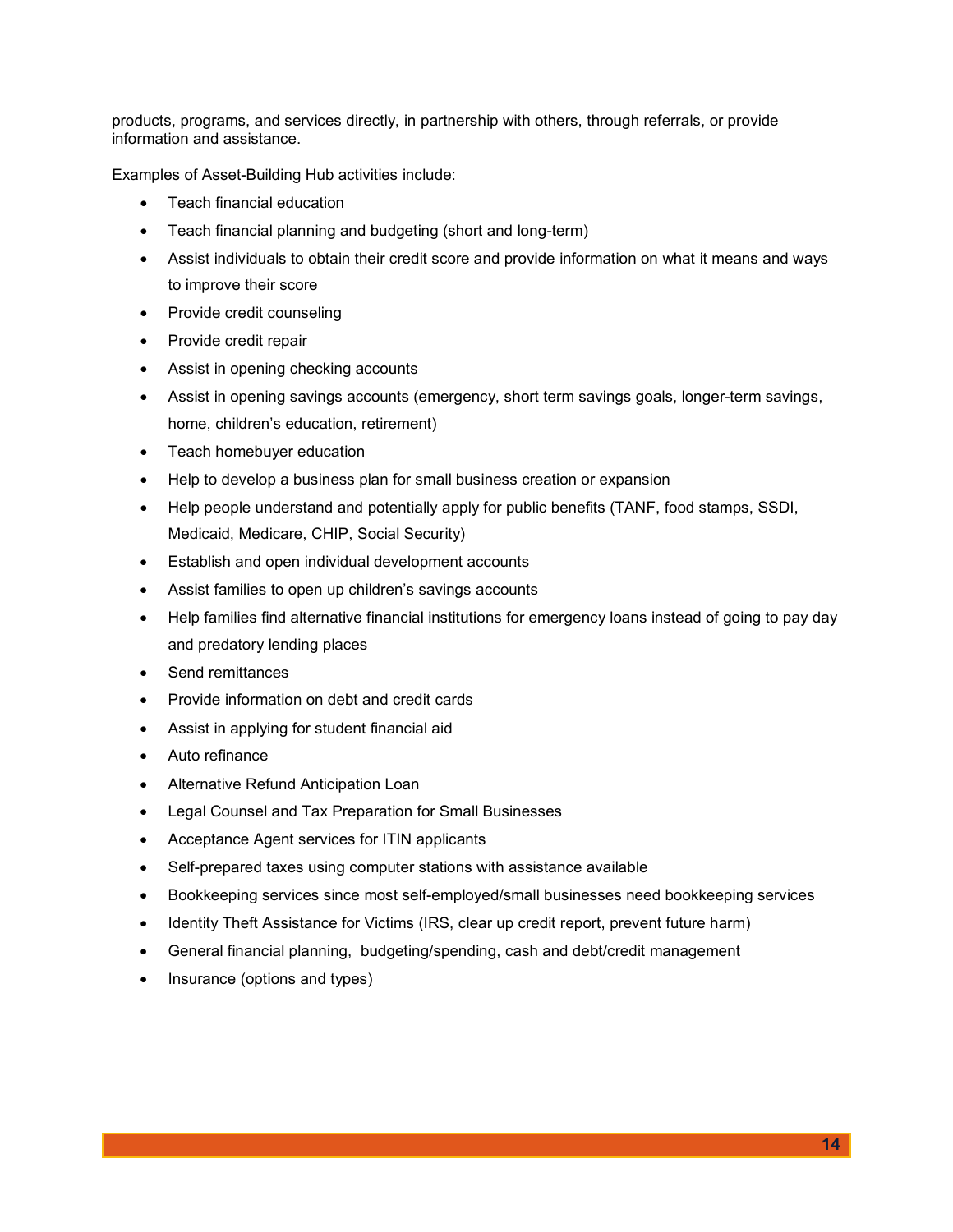## **Contact Information**

If you are interested in a beginning a VITA site partnership, please visit [www.irs.gov,](http://www.irs.gov/) keyword, community partnerships; "Become an IRS Partner to help in your community". You may send an email to [partner@irs.gov](mailto:partner@irs.gov) to find an IRS SPEC office in your local area.

The Territory Manager for the IRS, Stakeholder Partnership, Education & Communication Organization (SPEC) will be notified of your interest and contact you with further details.

Statewide VITA sites can be found on the RAISE Texas website at: [www.raisetexas.org](http://www.raisetexas.org/)

Below is a diagram of the IRS SPEC Territories along with contact information: Dallas Territory Manager—214-413-6029 El Paso Territory Manager—915-834-6510 Houston Territory Manager—281-721-7071

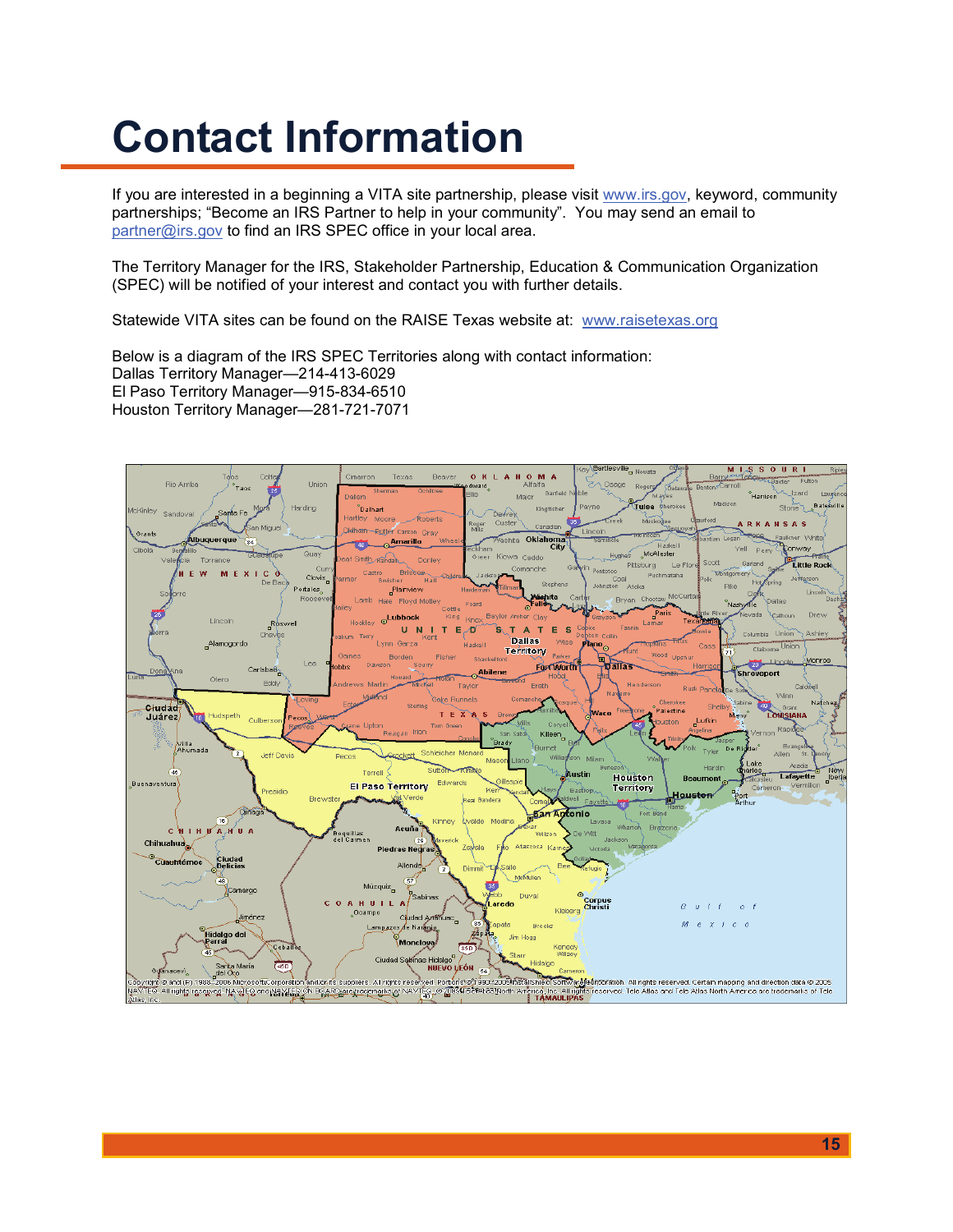## **Appendices**

#### **Appendix A: Quality VITA Site Requirements**

Each VITA Site is required to adhere by the following requirements while using the TaxWise Software and operating under a partnership with the IRS:

- 1) All volunteers answering tax law questions, instructing, preparing and correcting tax returns must be certified using one of the IRS tests on an annual basis.
- 2) All volunteers sign a volunteer Agreement (Form 13615)
- 3) All sites use a Form 13614-C, Intake and Interview Sheet with each of the clients.
- 4) All sites must have reference materials for each volunteer preparer (provided by the IRS):
	- A. Publication 4012, Volunteer Resource Guide
	- B. Publication 17, Federal income Tax for Individuals
	- C. Volunteer Tax Alerts
- 4) Each site must have a quality review process in place and each return must be reviewed prior to the taxpayer leaving the premises.
- 5) All returns must be transmitted timely. Rejects must be worked timely.
- 6) Each site must adhere to the privacy and confidentiality guidelines. Book is provided by the IRS.
- 7) Each site must have a Civil Rights Act of 1964, Title VI, poster hung in full view of the clients. This poster is provided by the IRS.
- 8) Each site must have their electronic filing identification number (EFIN) and Site Identification Number (SIDN) defaulted into the software. IRS provides both numbers.
- 9) Each site must provide security and a safe environment for all tax returns and other sensitive data

#### **Appendix B: Recommended Supply List for VITA Sites**

#### **Computer Supplies**

Toner (copier and printer) Paper CDs Battery backup Flash drives

#### **Volunteer Supplies**

Pencils/pens Scratch pads Stapler/staples/paper clips **Calculators** Envelopes provided by IRS-SPEC Wallet cards showing certification